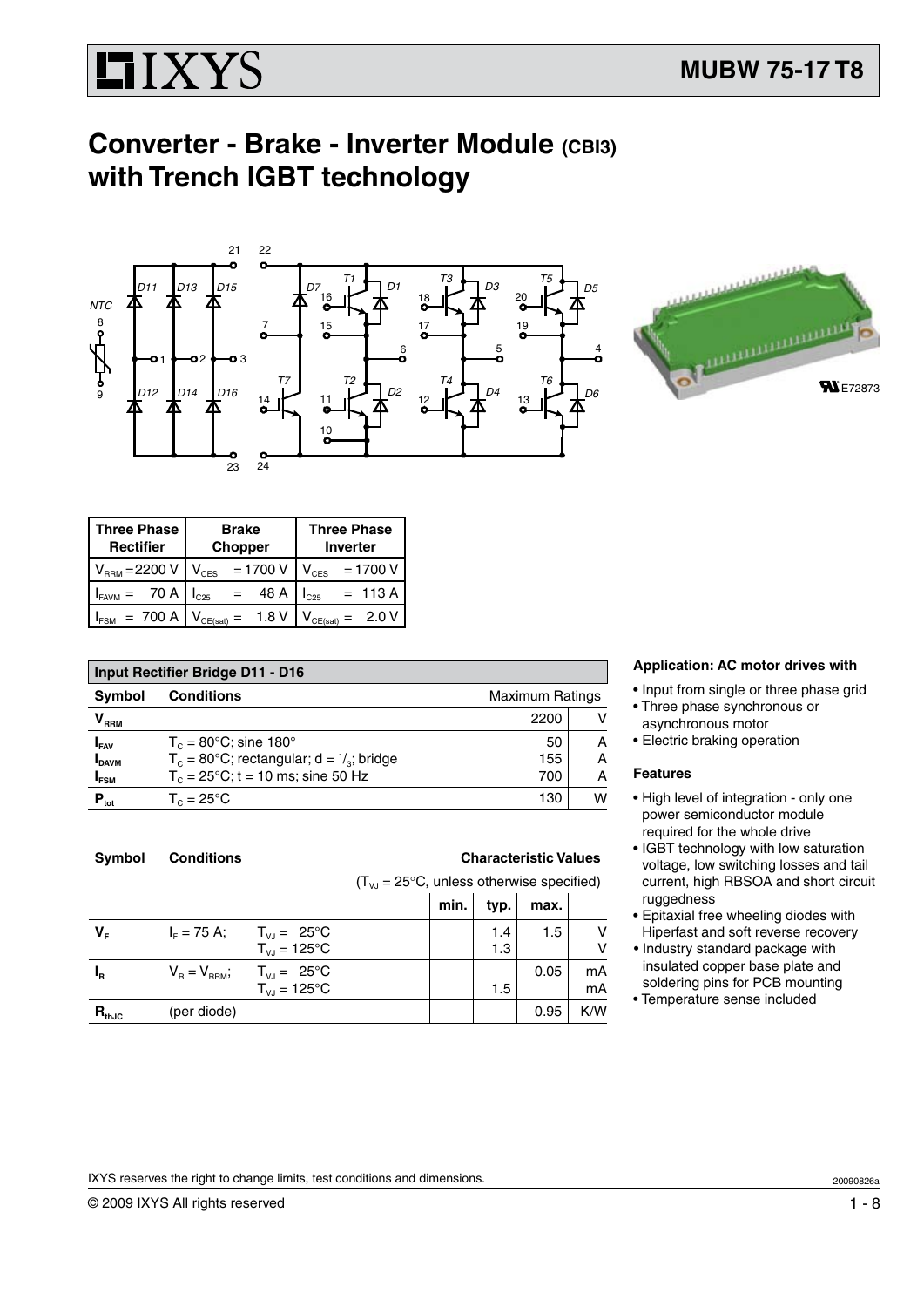

| <b>Output Inverter T1 - T6</b> |                                             |      |   |  |  |
|--------------------------------|---------------------------------------------|------|---|--|--|
| <b>Symbol</b>                  | <b>Conditions</b><br><b>Maximum Ratings</b> |      |   |  |  |
| $V_{\text{CES}}$               | $T_{VJ} = 25^{\circ}C$ to 150°C             | 1700 |   |  |  |
| $V_{\text{GES}}$               | Continuous                                  | ± 20 |   |  |  |
| $I_{C25}$                      | $T_c = 25^{\circ}$ C                        | 113  | А |  |  |
| $I_{C80}$                      | $T_c = 80^{\circ}$ C                        | 80   | А |  |  |
| $I_{CM}$                       | $T_c = 80^{\circ}$ C; t <sub>o</sub> = 1 ms | 150  | А |  |  |
| $P_{\text{tot}}$               | $T_c = 25^{\circ}$ C                        | 450  | W |  |  |

**Symbol Conditions Characteristic Values**

|                                                                                         | $(T_{v,i} = 25^{\circ}C$ , unless otherwise specified)                                                                      |                                                   |      |                                     |                                            |                                  |
|-----------------------------------------------------------------------------------------|-----------------------------------------------------------------------------------------------------------------------------|---------------------------------------------------|------|-------------------------------------|--------------------------------------------|----------------------------------|
|                                                                                         |                                                                                                                             |                                                   | min. | typ.                                | max.                                       |                                  |
| $V_{CE(sat)}$                                                                           | $I_c = 75$ A; $V_{cF} = 15$ V                                                                                               | $T_{VJ} = 25^{\circ}C$<br>$T_{VJ} = 125$ °C       |      | 2.0<br>2.4                          | 2.4                                        | v                                |
| $V_{GE(th)}$                                                                            | $I_{C} = 3 \text{ mA}; V_{GE} = V_{CE}$                                                                                     |                                                   | 5    |                                     | 6.5                                        | v                                |
| $I_{\text{CES}}$                                                                        | $V_{CF} = V_{CFS}$ ; $V_{GF} = 0 V$                                                                                         | $T_{V1} = 25^{\circ}C$<br>$T_{VJ} = 125^{\circ}C$ |      | 2.0                                 | 0.8                                        | mA<br>mA                         |
| $I_{\texttt{GES}}$                                                                      | $V_{CF} = 0 V$ ; $V_{GF} = \pm 20 V$                                                                                        |                                                   |      |                                     | 400                                        | nA                               |
| $\mathbf{C}_{\mathrm{iss}}$                                                             | $V_{CE}$ = 25 V; $V_{GE}$ = 0 V; f = 1 MHz                                                                                  |                                                   |      | 6.6                                 |                                            | nF                               |
| $\mathbf{Q}_\text{Gon}$                                                                 | $V_{CE}$ = 900 V; $V_{GE}$ = 15 V; $I_C$ = 75 A                                                                             |                                                   |      | 850                                 |                                            | nС                               |
| $t_{d(on)}$<br>t,<br>$\mathbf{t}_{\text{d(off)}}$<br>t,<br>$E_{on}$<br>$E_{\text{off}}$ | Inductive load, $T_{VJ} = 125^{\circ}C$<br>$V_{CF}$ = 900 V; $I_C$ = 75 A<br>$V_{GF}$ = ±15 V; R <sub>G</sub> = 18 $\Omega$ |                                                   |      | 300<br>60<br>850<br>500<br>30<br>25 |                                            | ns<br>ns<br>ns<br>ns<br>mJ<br>mJ |
| <b>RBSOA</b>                                                                            | $I_{C} = I_{CM}$ ; $V_{GE} = 15$ V<br>$R_G = 18 \Omega$ ; T <sub>vJ</sub> = 125°C                                           |                                                   |      |                                     | $V_{CEK} \leq V_{CES} - L_S \frac{di}{dt}$ | $\vee$                           |
| $\mathbf{t}_{\rm sc}$<br>(SCSOA)                                                        | $V_{CE}$ = 1000 V; $V_{GE}$ = ±15 V; R <sub>G</sub> = 18 $\Omega$<br>$t_P \le 10$ µs; non-repetitive; $T_{V,J} = 125$ °C    |                                                   |      | 10                                  |                                            | μs                               |
| $\mathbf{R}_{\text{thJC}}$                                                              |                                                                                                                             |                                                   |      |                                     | 0.28                                       | K/W                              |

| <b>Equivalent Circuits for Simulation</b>                      |
|----------------------------------------------------------------|
| <b>Conduction</b>                                              |
|                                                                |
| <b>IGBT</b> (typ. at $V_{GE} = 15 V$ ; T <sub>J</sub> = 125°C) |
| T1-T6                                                          |
| $V_0 = 1.0 V; R_0 = 17 m\Omega$                                |
| $T\bar{T}$<br>$V_0 = 1.0$ V; $R_0 = 28$ m $\Omega$             |
| <b>Diode</b> (typ. at $Tj = 125^{\circ}C$ )                    |
| D1-D6                                                          |
| $V_0 = 1.4$ V; $R_0 = 11$ m $\Omega$                           |
| D7<br>$V_0 = 1.65$ V; $R_0 = 37$ m $\Omega$                    |
| D11-D16<br>$V_0 = 0.85$ V; $R_0 = 2.8$ m $\Omega$              |
|                                                                |

| Output Inverter D1 - D6 |                      |                        |   |  |  |
|-------------------------|----------------------|------------------------|---|--|--|
| Symbol                  | <b>Conditions</b>    | <b>Maximum Ratings</b> |   |  |  |
| $I_{F25}$               | $T_c = 25^{\circ}$ C | 92                     | А |  |  |
| l <sub>F80</sub>        | $T_c = 80^{\circ}$ C | 63                     | А |  |  |

| <b>Symbol</b> | <b>Conditions</b>                                                                                                         | <b>Characteristic Values</b> |      |      |         |
|---------------|---------------------------------------------------------------------------------------------------------------------------|------------------------------|------|------|---------|
|               |                                                                                                                           | min.                         | typ. | max. |         |
| V.            | $T_{VJ} = 25^{\circ}C$<br>$I_{E} = 75 A$ ;                                                                                |                              | 2.2  | 2.9  | v       |
|               | $T_{V1} = 125^{\circ}C$                                                                                                   |                              | 2.3  |      | v       |
| $I_{\rm RM}$  |                                                                                                                           |                              | 95   |      | A       |
| $Q_{rr}$      | $I_F = 75$ A; di <sub>F</sub> /dt = -1400 A/µs;<br>T <sub>VJ</sub> = 125°C; V <sub>R</sub> = 900 V; V <sub>GE</sub> = 0 V |                              | 20   |      | $\mu$ C |
| $t_{rr}$      |                                                                                                                           |                              | 800  |      | ns      |
| $E_{rec}$     |                                                                                                                           |                              | 10   |      | mJ      |
| $R_{thJC}$    | (per diode)                                                                                                               |                              |      | 0.4  | K/W     |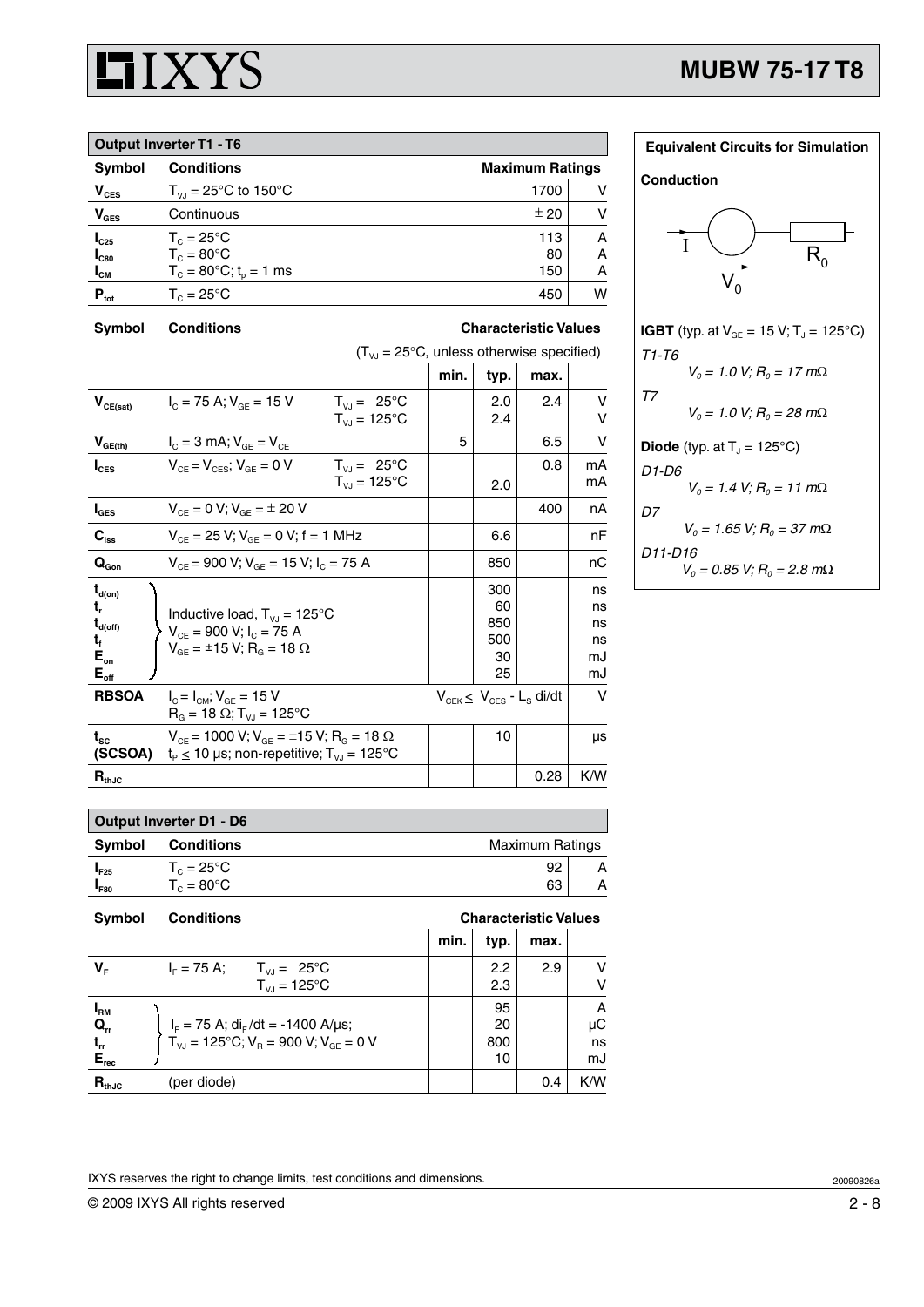

| <b>Brake Chopper T7</b> |                                    |                        |   |  |  |
|-------------------------|------------------------------------|------------------------|---|--|--|
| <b>Symbol</b>           | <b>Conditions</b>                  | <b>Maximum Ratings</b> |   |  |  |
| $V_{CES}$               | $T_{VJ} = 25^{\circ}C$ to 150°C    | 1700                   | v |  |  |
| $V_{\text{GES}}$        | Continuous                         | ± 20                   | v |  |  |
| $I_{C25}$               | $T_c = 25^{\circ}$ C               | 48                     | A |  |  |
| $I_{C80}$               | $T_c = 80^{\circ}$ C               | 34                     | Α |  |  |
| $I_{\text{CM}}$         | $T_c = 80^{\circ}C$ ; $t_p = 1$ ms | 60                     | А |  |  |
| $P_{\text{tot}}$        | $T_c = 25^{\circ}$ C               | 200                    | W |  |  |

**Symbol Conditions Characteristic Values**

|                                         | $(T_{V_i} = 25^{\circ}C$ , unless otherwise specified)                                                                  |                        |      |      |                                            |        |
|-----------------------------------------|-------------------------------------------------------------------------------------------------------------------------|------------------------|------|------|--------------------------------------------|--------|
|                                         |                                                                                                                         |                        | min. | typ. | max.                                       |        |
| $V_{CE(sat)}$                           | $I_c = 30$ A; $V_{GE} = 15$ V                                                                                           | $T_{VJ} = 25^{\circ}C$ |      | 1.9  | 2.2                                        | v      |
|                                         |                                                                                                                         | $T_{V,I}$ = 125°C      |      | 2.1  |                                            | v      |
| $V_{GE(\underline{th})}$                | $I_{C} = 2$ mA; $V_{GE} = V_{CE}$                                                                                       |                        | 5    |      | 6.5                                        | $\vee$ |
| $I_{\text{CES}}$                        | $V_{CF} = V_{CFS}$ ; $V_{GF} = 0$ V                                                                                     | $T_{V1} = 25^{\circ}C$ |      |      | 0.3                                        | mA     |
|                                         |                                                                                                                         | $T_{VJ}$ = 125°C       |      | 0.6  |                                            | mA     |
| $I_{\texttt{GES}}$                      | $V_{CE} = 0 V$ ; $V_{GE} = \pm 20 V$                                                                                    |                        |      |      | 400                                        | nA     |
| $\mathbf{C}_{\mathrm{ies}}$             | $V_{CE}$ = 25 V; $V_{GE}$ = 0 V; f = 1 MHz                                                                              |                        |      | 4.4  |                                            | nF     |
| $\mathbf{Q}_{\text{Gon}}$               | $V_{CF}$ = 900 V; $V_{GF}$ = 15 V; $I_C$ = 30 A                                                                         |                        |      | 600  |                                            | nС     |
| $\mathbf{t}_{\mathsf{d}(\mathsf{on})}$  |                                                                                                                         |                        |      | 190  |                                            | ns     |
| t,                                      | Inductive load, $T_{VJ} = 125^{\circ}C$                                                                                 |                        |      | 45   |                                            | ns     |
| $\mathbf{t}_{\mathsf{d}(\mathsf{off})}$ | $V_{CF}$ = 900 V; $I_C$ = 30 A                                                                                          |                        |      | 970  |                                            | ns     |
| t,                                      | $V_{GF}$ = ±15 V; R <sub>G</sub> = 45 $\Omega$                                                                          |                        |      | 340  |                                            | ns     |
| $E_{\text{off}}$                        |                                                                                                                         |                        |      | 7.5  |                                            | mJ     |
| $\mathsf{E}_{\mathsf{on}}$              |                                                                                                                         |                        |      | 8.5  |                                            | mJ     |
| <b>RBSOA</b>                            | $I_c = I_{CM}$ ; $V_{GF} = 15$ V<br>$R_{\rm g} = 27 \Omega$ ; T <sub>vi</sub> = 125 °C                                  |                        |      |      | $V_{CEK} \leq V_{CES} - L_S \frac{di}{dt}$ | $\vee$ |
| $t_{\rm sc}$<br>(SCSOA)                 | $V_{CE}$ = 900 V; $V_{GE}$ = ±15 V; R <sub>G</sub> = 45 $\Omega$<br>$t_P \le 10$ µs; non-repetitive; $T_{V,J} = 125$ °C |                        |      | 10   |                                            | μs     |
| $R_{thJC}$                              |                                                                                                                         |                        |      |      | 0.62                                       | K/W    |

| <b>Brake Chopper D7</b>                               |                          |      |   |  |  |
|-------------------------------------------------------|--------------------------|------|---|--|--|
| Symbol<br><b>Conditions</b><br><b>Maximum Ratings</b> |                          |      |   |  |  |
| $\mathsf{V}_{\mathsf{RRM}}$                           | $T_{V1}$ = 25°C to 150°C | 1700 |   |  |  |
| $I_{F25}$                                             | $T_c = 25^{\circ}$ C     | 30   | А |  |  |
| $I_{F80}$                                             | $T_c = 80^{\circ}$ C     | 21   | А |  |  |

| <b>Symbol</b> | <b>Conditions</b>                                                                                                         | <b>Characteristic Values</b> |      |      |     |
|---------------|---------------------------------------------------------------------------------------------------------------------------|------------------------------|------|------|-----|
|               |                                                                                                                           | min.                         | typ. | max. |     |
| $V_{\rm r}$   | $I_{E} = 30 A$ ;<br>$T_{VJ} = 25^{\circ}C$                                                                                |                              | 2.5  | 3.3  | v   |
|               | $T_{V,I} = 125^{\circ}C$                                                                                                  |                              | 2.6  |      | v   |
| $I_R$         | $V_B = V_{RBM}$ ; $T_{VJ} = 25^{\circ}C$                                                                                  |                              |      | 0.05 | mA  |
|               | $T_{V1}$ = 125°C                                                                                                          |                              | 0.2  |      | mA  |
| $I_{\rm RM}$  | )  I <sub>F</sub> = 30 A; di <sub>F</sub> /dt = -700 A/μs; T <sub>vJ</sub> = 125°C<br><sup> </sup> V <sub>R</sub> = 900 V |                              | 38   |      | A   |
| $t_{rr}$      |                                                                                                                           |                              | 670  |      | ns  |
| $R_{thJC}$    | (per diode)                                                                                                               |                              |      | 0.9  | K/W |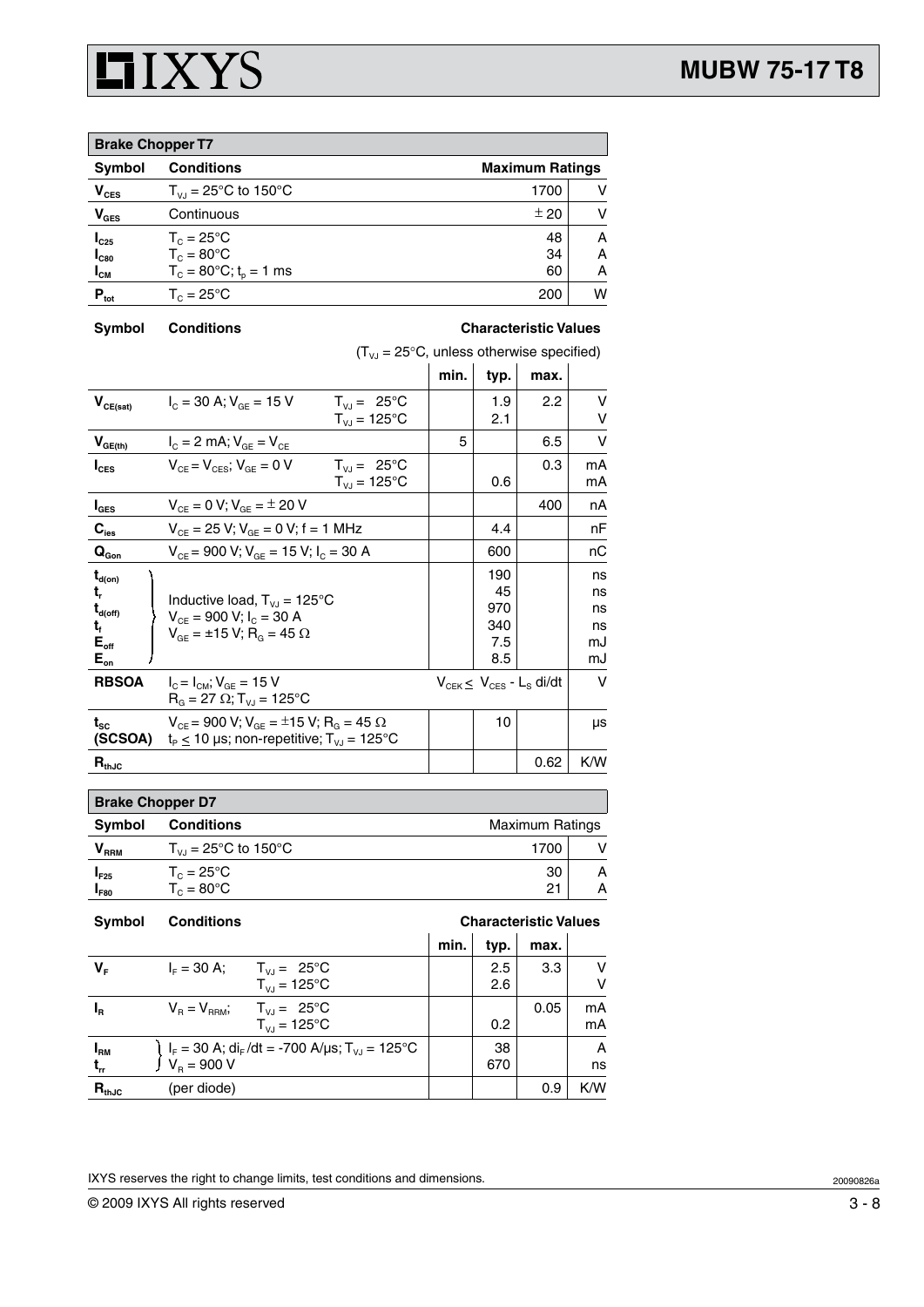## **HIXYS**

| <b>Temperature Sensor NTC</b>                      |                                       |                        |                              |                                  |                |  |  |
|----------------------------------------------------|---------------------------------------|------------------------|------------------------------|----------------------------------|----------------|--|--|
| Symbol                                             | <b>Conditions</b>                     |                        | <b>Characteristic Values</b> |                                  |                |  |  |
|                                                    |                                       | min.                   | typ.                         | max.                             |                |  |  |
| $R_{25}$<br>$B_{25/50}$                            | $T = 25^{\circ}$ C                    | 4.75                   | 5.0<br>3375                  | 5.25                             | $k\Omega$<br>Κ |  |  |
| <b>Module</b>                                      |                                       |                        |                              |                                  |                |  |  |
| Symbol                                             | <b>Conditions</b>                     | <b>Maximum Ratings</b> |                              |                                  |                |  |  |
| $T_{\nu J}$<br>$T_{JM}$<br>$\mathsf{T}_{\sf{stg}}$ | operating                             |                        |                              | $-40+125$<br>$+150$<br>$-40+125$ | °C<br>°C<br>°C |  |  |
| $V_{ISO}$                                          | $I_{ISOL} \le 1$ mA; 50/60 Hz; 1 min. |                        |                              | 3400                             | $V_{\sim}$     |  |  |

| <b>Symbol</b>                      | <b>Conditions</b>                                      | <b>Characteristic Values</b> |      |      |                                |
|------------------------------------|--------------------------------------------------------|------------------------------|------|------|--------------------------------|
|                                    |                                                        | min.                         | typ. | max. |                                |
| $R_{\text{therm-chip}}$            | Resistance terminal to chip                            |                              |      |      | $m\Omega$                      |
| $\mathsf{d}_{\mathsf{s}}$<br>$d_A$ | Creepage distance on surface<br>Strike distance in air | 12.7<br>9.6                  |      |      | <sub>mm</sub><br><sub>mm</sub> |
| $R_{thCH}$                         | with heatsink compound                                 |                              | 0.01 |      | K/W                            |
| Weight<br>300                      |                                                        |                              |      |      | g                              |

 $M_d$  Mounting torque (M5)  $3 - 6$  Nm

## **Dimensions in mm (1 mm = 0.0394")**

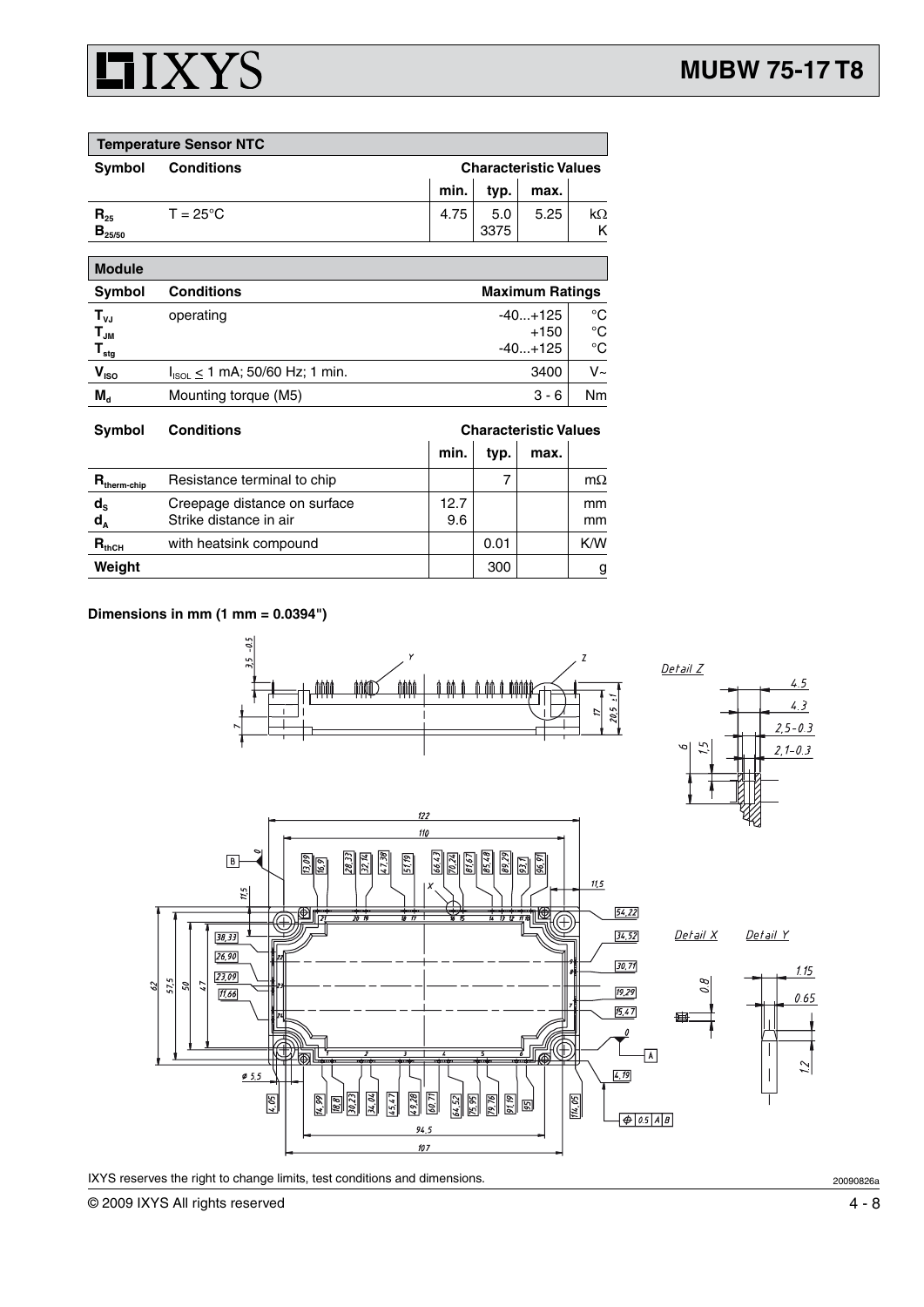











20090826a

**IIXYS**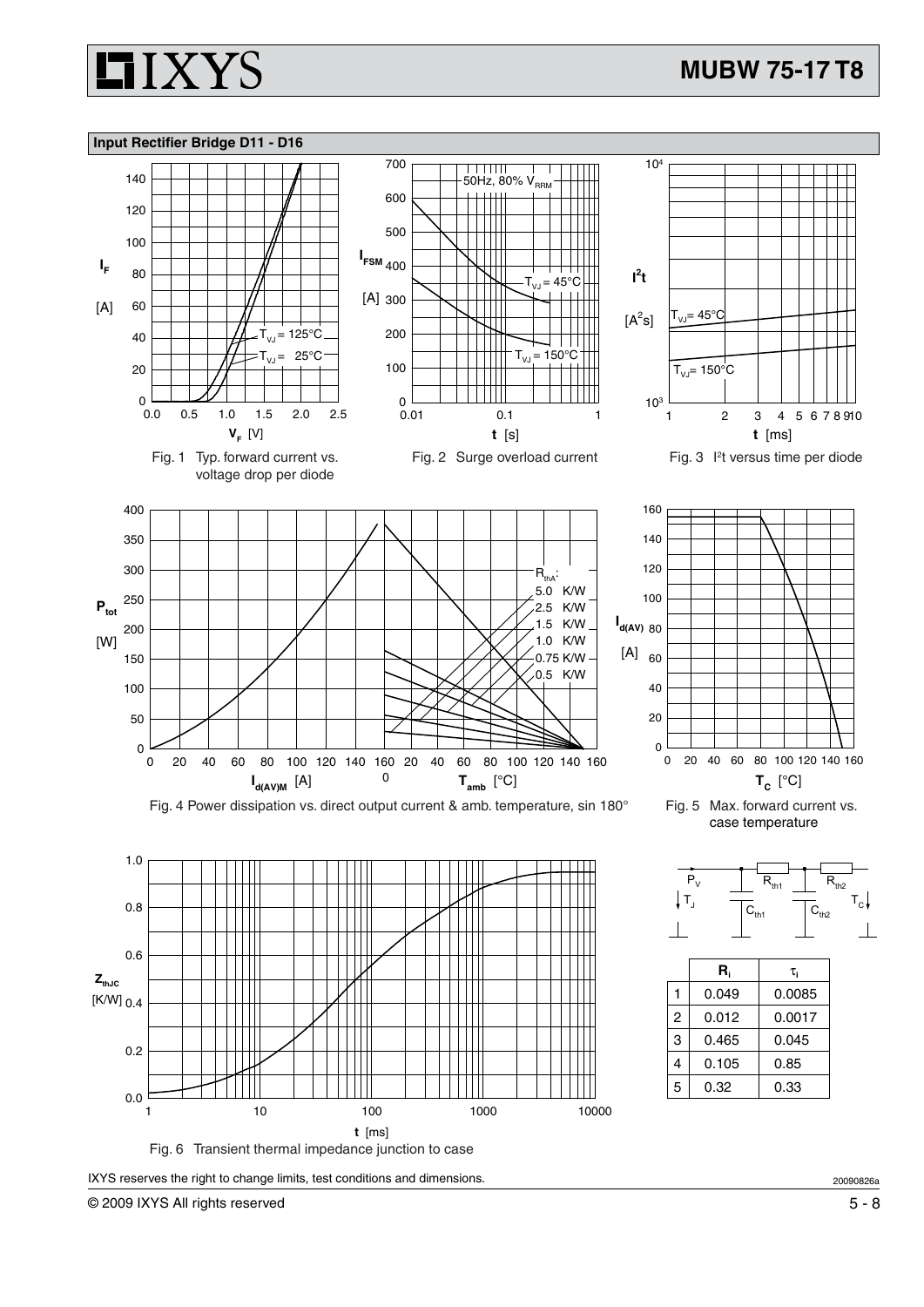

### **Output Inverter T1 - T6 / D1 - D6**



















© 2009 IXYS All rights reserved 6 - 8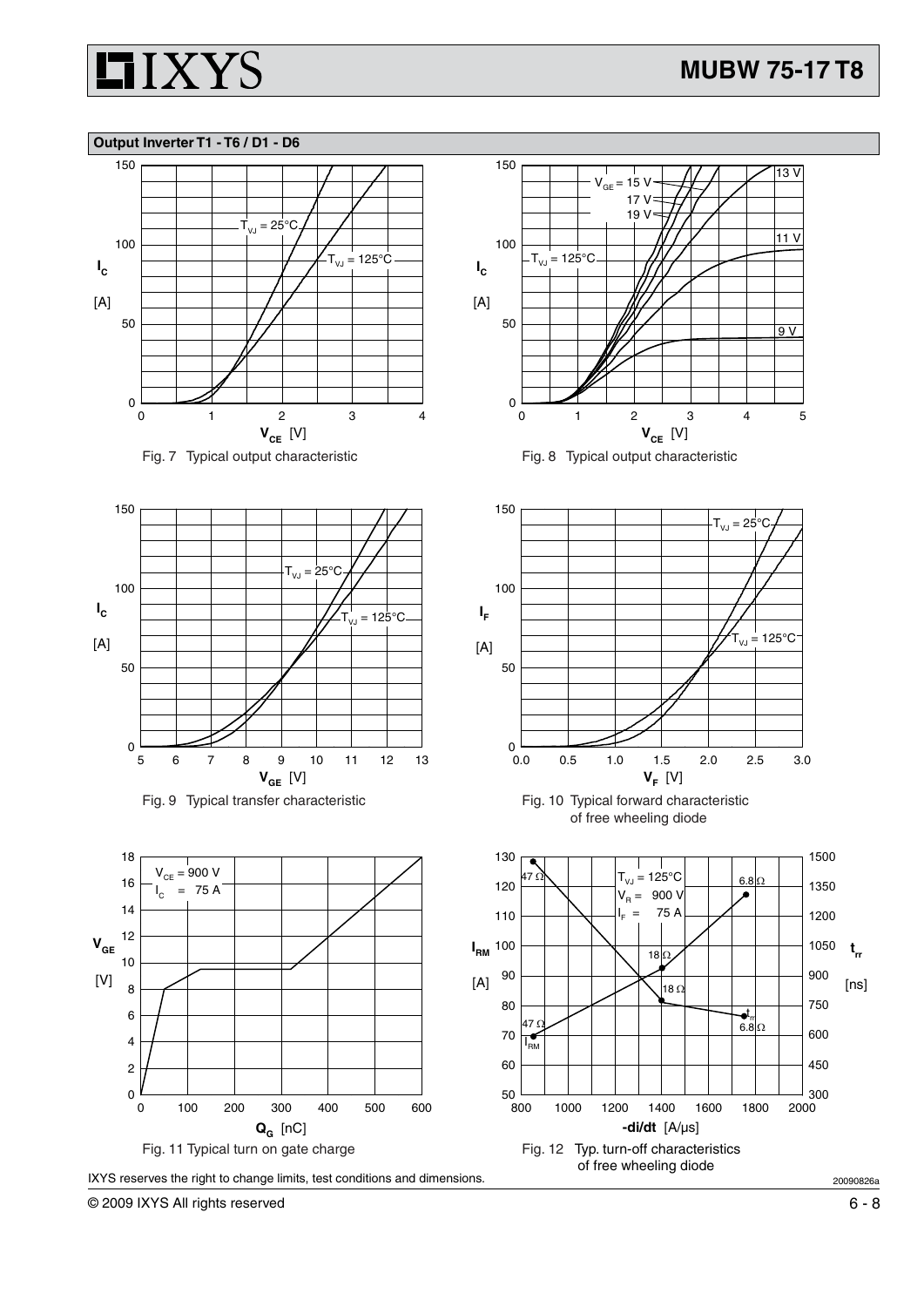

### **Output Inverter T1 - T6 / D1 - D6**



Fig. 13 Typ. turn on energy & switching times versus collector current











Fig. 14 Typ. turn off energy and switching times versus collector current



|   | <b>IGBT</b> |        | <b>Diode</b> |        |
|---|-------------|--------|--------------|--------|
|   | R.          | τ.     | R,           | τ.     |
|   | 0.0175      | 0.0015 | 0.0265       | 0.0020 |
| 2 | 0.0860      | 0.0276 | 0.1443       | 0.0318 |
| 3 | 0.0920      | 0.1311 | 0.1655       | 0.1618 |
| 4 | 0.0832      | 0.6329 | 0.0636       | 0.8218 |



20090826a

© 2009 IXYS All rights reserved 7 - 8